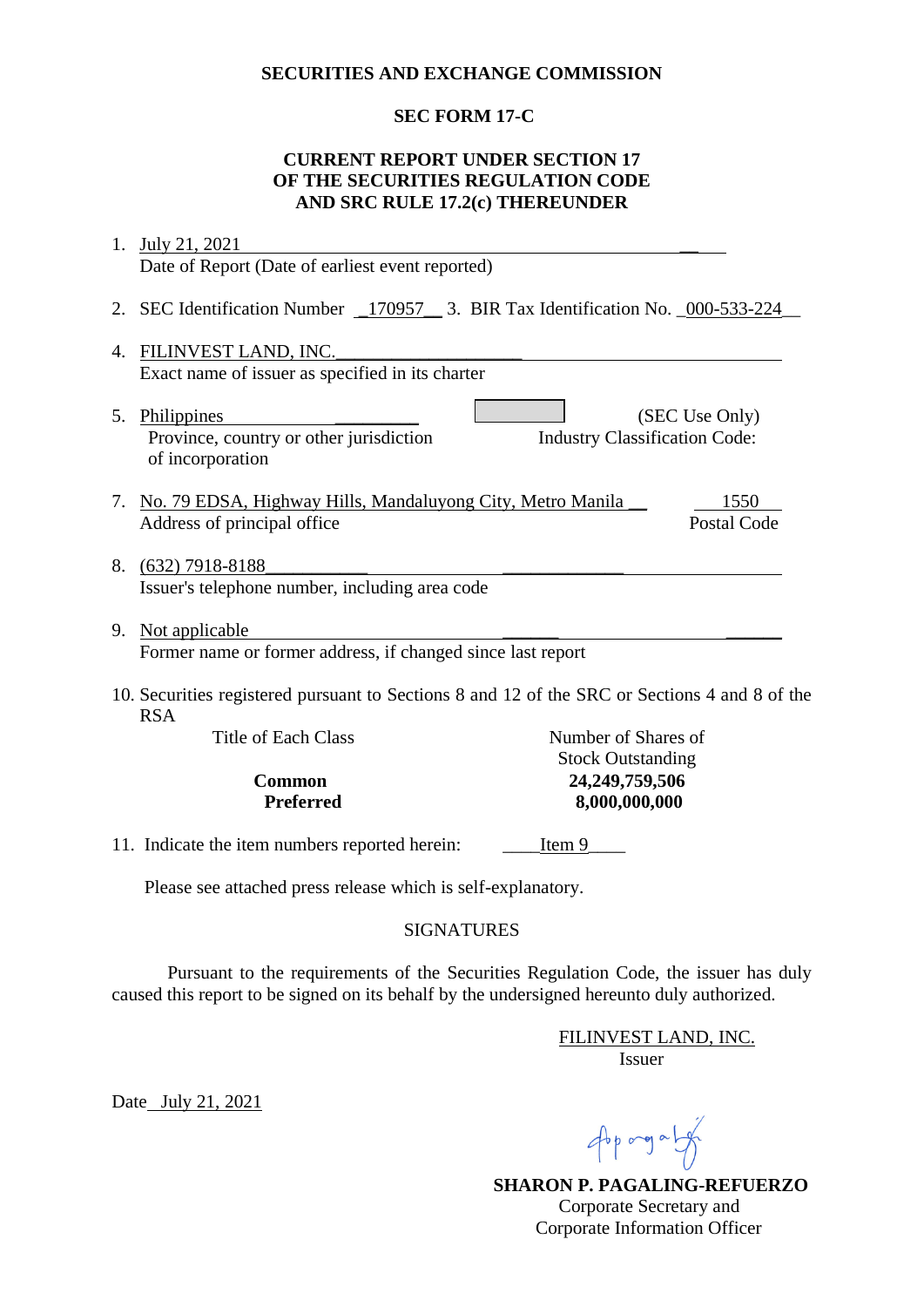

**PRESS RELEASE For Immediate Release**

For inquiries, please contact: Gizelle Anne Zita 09778075685 gizelleanne.zita@filinvestland.com

# **Filinvest REIT ₱12.6B IPO priced at ₱7.00 per share, driven by strong domestic demand during bookbuild**

July 19, 2021 – Filinvest REIT Corp. (FILREIT or Company, formerly Cyberzone Properties, Inc.), a real estate investment trust (REIT), today announced that it has successfully set the final offer price of the Company's initial public offering ("IPO" or the "Offer") at ₱7.00 per offer share. The price is set at the mid-point of the range, with demand driven by strong participation from domestic qualified institutional buyers and pension funds, along with international institutional and private bank participation.

The base offer is 1,634,187,850 common shares (the "Firm Shares"), with an overallotment option of up to 163,418,785 common shares (the "Option Shares", together with the Firm Shares, the "Offer Shares"). The Company's IPO of the Offer Shares is expected to raise up to ₱12.6 billion in gross proceeds.

The Offer Period will run from July 23, 2021 to August 3, 2021. The Company is expected to list and commence trading on the Philippine Stock Exchange, Inc. (the "PSE") on August 12, 2021.

The property portfolio of FILREIT consists of 17 Grade A office buildings on prime property totaling over 300,000 square meters of gross leasable area (GLA). The 16 buildings are located in Northgate Cyberzone within Filinvest City in Alabang while one is in the gateway of Cebu IT Park in Lahug, Cebu City. FILREIT has access to inorganic growth opportunities from the Sponsor's pipeline of what the Company believes are high quality income-producing commercial assets. As of March 31, 2021, FILREIT's sponsor, Filinvest Land, Inc. (FLI), has 14 operational office buildings and 11 more under construction located in key CBDs that may form additional pipeline acquisitions for the Company. These buildings are expected to total approximately 315,000 square meters of GLA.